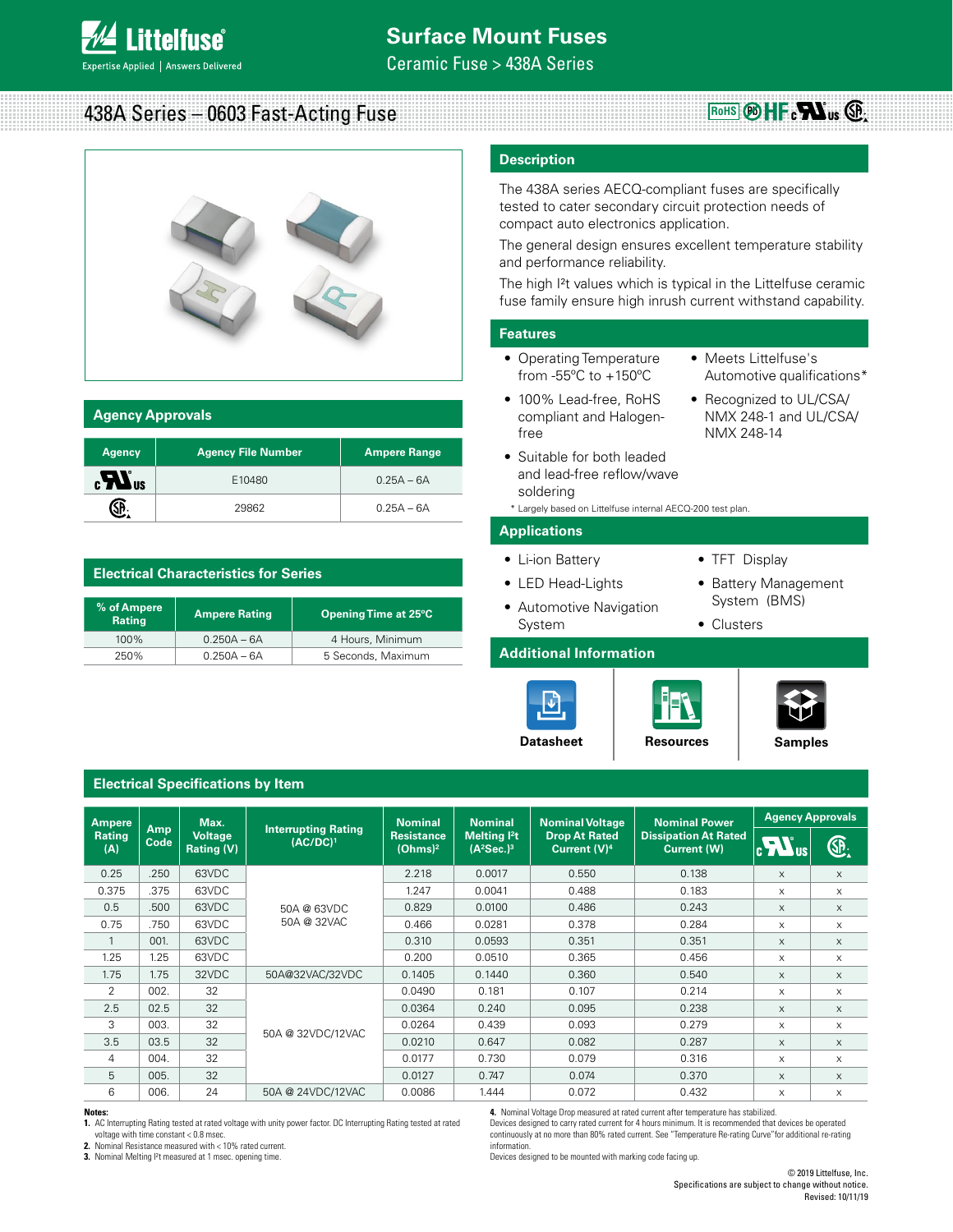

# **Surface Mount Fuses**

Ceramic Fuse > 438A Series

# **Temperature Re-rating Curve**



#### **Note:**

**1.** Re-rating depicted in this curve is in addition to the standard re-rating of 20% for continuous operation.

**Example:** 

For continuous operation at 75 degrees celsius, the fuse should be rerated as follows:<br>l = (0.80)(0.85)I<sub>RAT</sub> = (0.68)I<sub>RAT</sub>

# **Average Time Current Curves**



# **Soldering Parameters**

| <b>Reflow Condition</b>                         |                                                              |                                                                | Pb - free assembly |  |
|-------------------------------------------------|--------------------------------------------------------------|----------------------------------------------------------------|--------------------|--|
|                                                 | - Temperature Min $(T_{s(min)})$                             | $150^{\circ}$ C                                                |                    |  |
| <b>Pre Heat</b>                                 | - Temperature Max $(T_{\text{s(max)}})$                      | $200^{\circ}$ C                                                |                    |  |
|                                                 | - Time (Min to Max) $(t_*)$                                  |                                                                | $60 - 180$ seconds |  |
|                                                 |                                                              | Average Ramp-up Rate (Liquidus Temp (T <sub>1</sub> ) to peak) | 3°C/second max.    |  |
| $T_{S(max)}$ to $T_L$ - Ramp-up Rate            |                                                              | 5°C/second max.                                                |                    |  |
| <b>Reflow</b>                                   | - Temperature (T <sub>1</sub> ) (Liquidus)                   |                                                                | $217^{\circ}$ C    |  |
|                                                 | - Temperature (t <sub>1</sub> )                              |                                                                | $60 - 150$ seconds |  |
| Peak Temperature (T <sub>p</sub> )              |                                                              | $260+0/5$ °C                                                   |                    |  |
|                                                 | Time within 5°C of actual peak Temperature (t <sub>n</sub> ) |                                                                | $10 - 30$ seconds  |  |
| <b>Ramp-down Rate</b>                           |                                                              |                                                                | 6°C/second max.    |  |
| Time 25°C to peak Temperature (T <sub>p</sub> ) |                                                              | 8 minutes max.                                                 |                    |  |
| Do not exceed                                   |                                                              | $260^{\circ}$ C                                                |                    |  |
|                                                 |                                                              |                                                                |                    |  |
| <b>Wave Soldering</b><br>260°C, 10 seconds max. |                                                              |                                                                |                    |  |